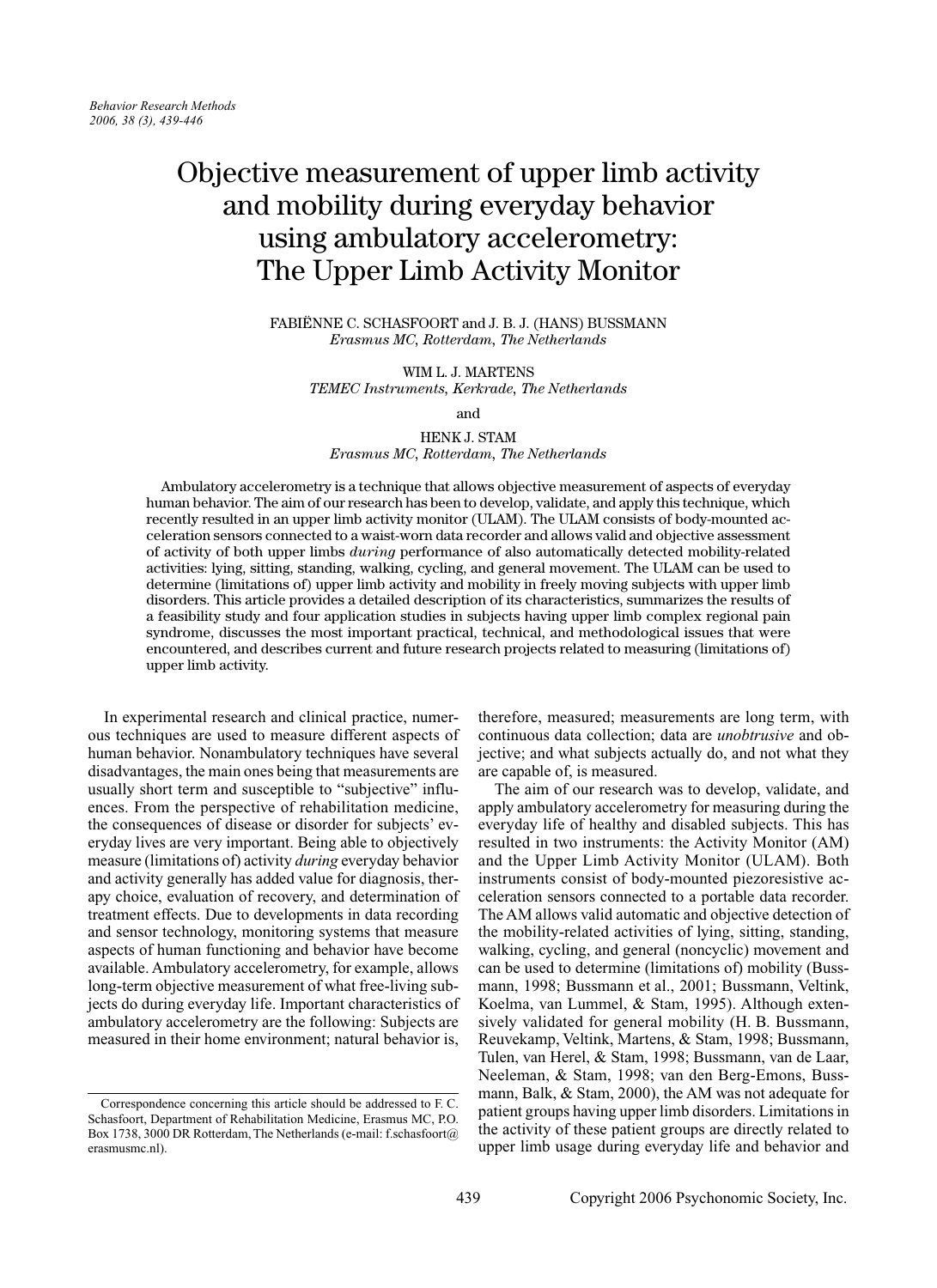are not primarily expressed in mobility-related activities. To enable detection of limited arm–hand usage of subjects with upper limb disorders, the possibilities of the AM were extended, resulting in the ULAM (Schasfoort, Bussmann, & Stam, 2002). The ULAM allows objective measurement of the activity of both upper limbs during performance of mobility-related activities.

The aims of this article are (1) to provide a detailed description of ULAM characteristics, (2) to summarize the results of a ULAM feasibility study and four application studies in subjects having upper limb complex regional pain syndrome (CRPS), (3) to discuss practical, technical, and methodological issues that arise when the (UL)AM is used, and (4) to give an overview of current and future research projects related to measuring (limitations of) upper limb activity.

#### **Characteristics of ULAM**

The basic ULAM configuration consists of five bodymounted uni- and biaxial piezoresistive acceleration sensors (ADXL202,  $1.5 \times 1.5 \times 1.0$  cm; Analog Devices, Breda, the Netherlands; adapted by TEMEC Instruments, Kerkrade, the Netherlands) that are connected to a portable data recorder (see Figure 1). The raw acceleration signals yielded by the piezoresistive accelerometers are a combination of a component of the gravitational acceleration  $(9.81 \text{ msec}^{-2})$  and a component of the inertial acceleration (Bussmann et al., 2001). The sensors are fixed on Rolian Kushionflex (Smith & Nephew, Hoofddorp, the Netherlands) or silicone-based stickers (Schwa-Medico, Ehringshausen, Germany) by double-sided tape; both ma-



Figure 1. A subject wearing the Upper Limb Activity Monitor, with accelerometers on the forearms, trunk, and thigh(s) and the data recorder in a waist-worn machine-washable bag.

terials can be fixed directly on the skin. With the subject standing in the anatomical position, two uniaxial sensors are attached to the forearms (*i.e.*, one on each upper limb). just proximal from the wrist joint, with the sensitive axes in the sagittal direction; a biaxial sensor is attached on the lower part of the sternum, with sensitive axes in the sagittal and longitudinal direction, and one (or two) uniaxial sensor(s) is (are) attached at the lateral side of the thigh(s), with their sensitive axes in the sagittal direction. Signals from the five (or six) acceleration sensors are continuously measured and digitally stored (24–72 h) and, after the measurements have been made, downloaded onto a PC for analysis.

The automated kinematic analysis after a measurement has been made takes place by proprietary signalprocessing and inferencing language (SPIL), yielding C-code (Jain, Martens, Mutz, Weiss, & Stephan, 1996). The first part of the analysis is feature extraction, which means that three new *feature* signals with specific characteristics are derived from each raw acceleration signal: the low-pass (LP)/angular feature, the motility feature, and the frequency feature. The second part of the analysis for the trunk and thigh signals consists of a 1-sec classification of mobility-related activities on the basis of these feature signals. These parts of the analysis, including (optional) postprocessing procedures, have been extensively described previously (Bussmann et al., 2001).

The detection of upper limb (in)activity takes place after the detection of mobility-related activities. The ULAM data analysis consists of several SPIL routines (Schasfoort et al., 2002). The first step is the actual detection of upper limb (in)activity, which is done for both upper limbs separately and is based on the motility feature of the forearm signals. The value of the motility feature signal depends on the variability of the raw signal around the mean. This variability can be regarded as a measure for upper limb activity; the more upper limb activity, the more the signal is varied, and the higher the motility value. The second analysis step generates a new signal for each forearm sensor that indicates per second whether there is upper limb activity or not, with different preset motility thresholds for different mobility-related activities (see also Figure 2). Descriptive statistics of (UL)AM outcome measures are automatically created for each measurement in a report. For both upper limb sensors, for example, the report displays the number of seconds that the individual upper limbs were active or inactive, as well as the mean (scaled) motility values for each of the mobility-related activities separately. It is important to note that the report may comprise the whole measurement period or one or more parts of it (e.g., nighttime vs. morning, afternoon, and/or evening).

#### **ULAM Feasibility and Application Studies**

In a feasibility study (Schasfoort et al., 2002), we assessed ULAM's ability to discriminate between (different forms of) upper limb usage and nonusage in 4 healthy subjects and 4 subjects with an upper limb disorder. The subjects performed an activity protocol representing sev-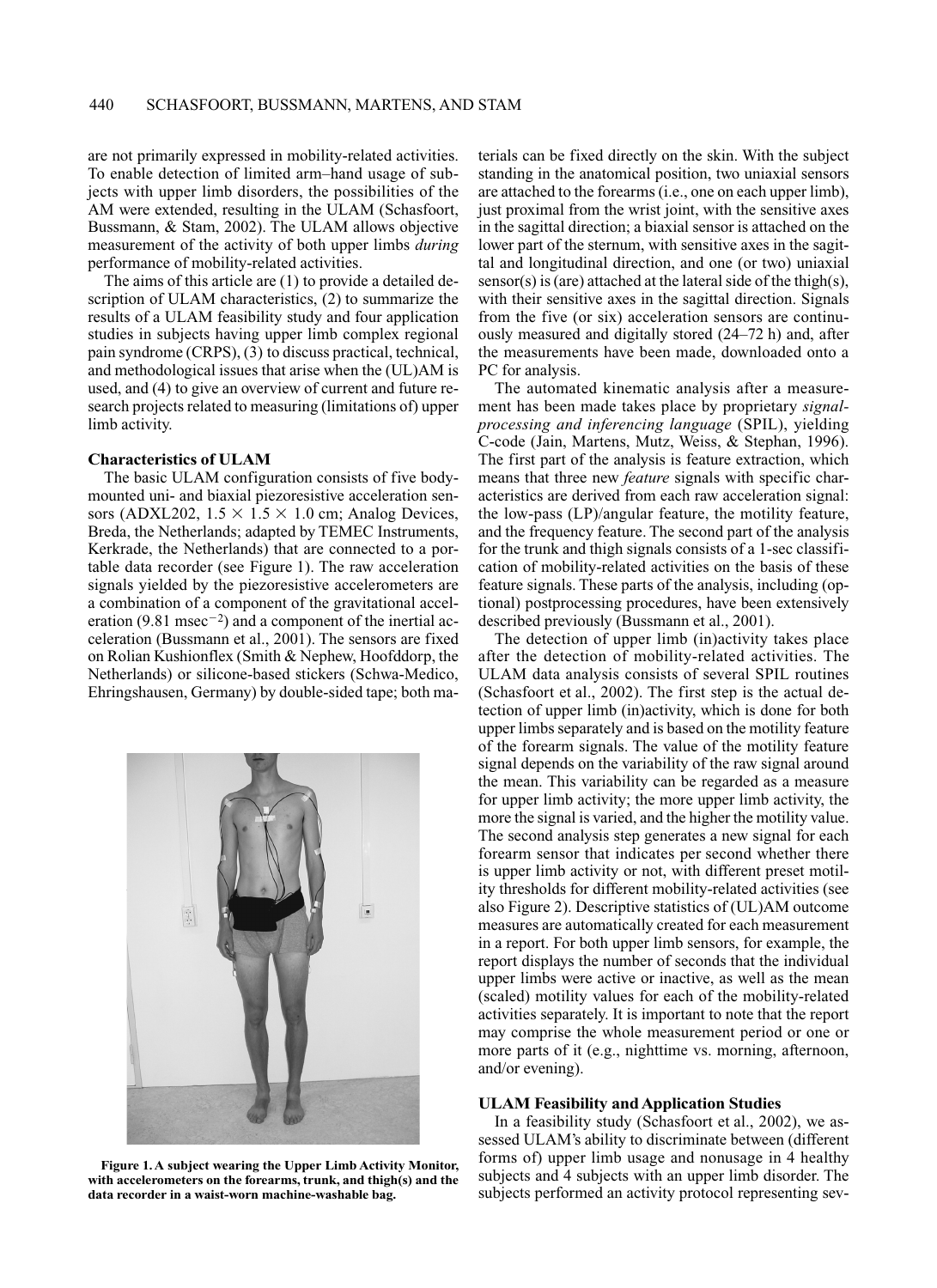

Figure 2. An example of 80 sec of several ULAM (feature) signals and the automatically detected output of mobility-related activities and upper limb (inactivity of the dominant and nondominant forearms of a healthy subject. The main ULAM outcome measures that were used for statistical analyses in the application studies are composed of the signals of the mobility-related activities and one or more of the forearms signals (1-sec resolution). Interval I (vertical dotted lines) shows that the intensity of activity of both upper limbs is relatively high (motility signals) and that both upper limbs are active 100% of the time while the subject is standing. The proportion of upper limb activity of one side, relative to the other, is, therefore, equal during the seconds in Interval I. Interval II shows that while the subject is sitting, both upper limbs have a lower intensity of activity, in comparison with Interval I, and that both upper limbs are inactive nearly 100% of the time. The proportion of upper limb activity of one side, relative to the other, is, therefore, equal in Interval II. Interval III shows that while the subject is sitting, the dominant upper limb has a higher intensity of upper limb activity and is active a higher percentage of the time than is the nondominant upper limb. The normalized dominant: nondominant side proportion for the percentage of upper limb activity will, therefore, be higher than 1. From "Impact of Upper Limb Complex Regional Pain Syndrome Type I on Everyday Life Measured With a Novel Upper Limb-Activity Monitor," by F.C. Schasfoort, J. B. J. Bussmann, A. M. A. J. Zandbergen, and H. J. Stam, 2003, Pain, 101, p. 82. Copyright 2003 by Elsevier. Adapted with permision.

eral forms of real-life upper limb (non)usage as described in a framework (see Figure 3). The framework was based on our definition of upper limb usage as active movement of (parts of) the upper  $limb(s)$  in relation to proximal parts, holding objects, and/or leaning. Agreement scores between the ULAM and the video recordings (reference method) were calculated. It appeared that there were no systematic differences in the agreement percentages between healthy and disabled subjects but that the different forms of upper limb usage and nonusage were not equally well detected. Primary functional usage and plain nonusage without movement were well detected in 82.2% and 86.7%, respectively, of their total duration. Secondary functional usage was always well detected (100%).

Detection of upper limb usage without movement during leaning and holding and of involuntary/passive nonusage with movement was less than optimum, with agreement percentages of 37% and 23.9%, respectively. At first sight, these findings may seem somewhat disappointing. However, for the activity protocol, mainly *critical* activities (*i.e.*, activities with those forms of upper limb usage that were anticipated to be less well detected) were selected, which inevitably made agreement lower. The percentage of agreement for primary functional usage appeared to be "only" 82.2%, because of wrong detection during manipulative (fine) movements and specific critical handling (gross) movements (e.g., turning the pages of a book, eating soup, or pouring water). When the forms of upper limb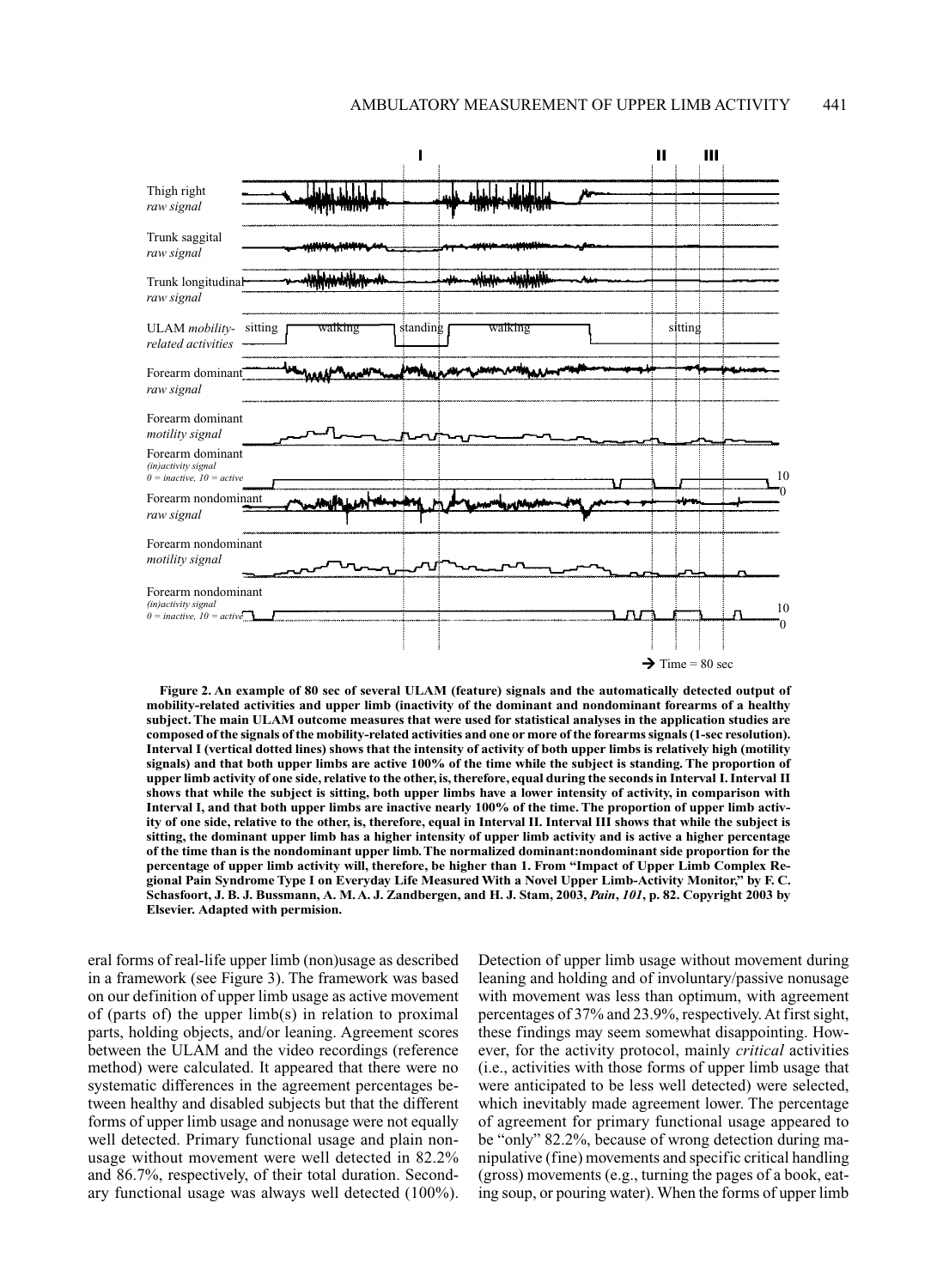

Figure 3. Overview of the different classes of real-life upper limb usage and nonusage based on the following definition of upper limb usage: active movement of (parts of) the upper limb(s) in relation to proximal parts, holding objects, and/or leaning. From "Ambulatory Measurement of Upper Limb Usage and Mobility-Related Activities During Normal Daily Life With an Upper Limb-Activity Monitor: A Feasibility Study," by F. C. Schasfoort, J. B. Bussmann, and H. J. Stam, 2002, Medical Biological Engineering and Computing, 40, p. 174. Copyright 2002 by Springer-Verlag. Adapted with permission.

(in)activity were combined with specific mobility-related activities, however, it appeared that the ULAM outcome measures that were of special interest from a rehabilitation point of view were satisfactorily detected (overall agreement, 83.9%). It was, therefore, considered feasible to use ULAM in future studies in patients with an upper limb disorder.

The patient group that participated in the four ULAM application studies were subjects having unilateral upper limb CRPS Type I (also known as reflex sympathetic dystrophy). CRPS is a poorly understood and variously defined symptom complex that, when it occurs, usually follows surgery or trauma. CRPS is generally expressed in the extremities, and the upper limb is involved in about 50% of the cases. Sensory, autonomic, trophic, and motor impairments of body tissue and function may be found in CRPS, as well as activity limitations during everyday behavior and participation problems. Limitations of mobility-related activities and upper limb activity had not been measured objectively in this patient group before development of ULAM (Schasfoort, Bussmann, & Stam, 2000). The main ULAM outcome measures that were used for statistical analyses in the application studies were the intensity of upper limb activity, expressed as the mean motility value (in msec<sup> $-2$ </sup>); the percentage of upper limb activity, expressed as a percentage of the time the upper limb activity exceeded a motility threshold (activity duration in percentage); and the proportion of upper limb activity of one side, relative to the other, expressed as a ratio for the percentage of upper limb activity, each *during* the time a subject was sitting and standing (see also Figure 2). The percentages of dynamic mobility-related activities performed (i.e., walking, cycling, and general noncyclic movement), expressed as percentages of the 24-h measurement period, were used as outcome measures for general mobility.

In the first clinical application study (Schasfoort, Bussmann, Zandbergen, & Stam, 2003), the long-term impact of CRPS on upper limb usage during everyday life, as measured with ULAM, was determined. In 10 female chronic patients (on average, 3.7 years after onset) and 10 matched healthy control subjects, 24-h ULAM activity patterns were measured. The main ULAM outcome measures described above were compared between the patients and the controls, and it appeared that there were no differences between the patients and the controls regarding general mobility but that there were marked differences regarding upper limb activity, especially for upper limb activity during sitting. Especially, the 5 patients with CRPS in their dominant side clearly showed less activity of their involved limb, in comparison with their controls, indicated by significant differences for the mean intensity ( $p = .014$ ), percentage ( $p = .004$ ), and proportion  $(p = .032)$  of upper limb activity during sitting. These chronic CRPS patients still had objectively measurable limitations in upper limb usage during everyday activities and behavior.

The second application study (Schasfoort, Bussmann, & Stam, 2004) focused on the important, for rehabilitation medicine, so-called *impairment-activity-limitations relationship*. Studying this relationship is important for addressing such questions as, which impairment particularly affects everyday activity? Thirty chronic CRPS subjects volunteered to participate, and several instruments were used to measure several impairments: temperature differences between the two hands (infrared thermometer), pain resulting from effort (VAS), pain during previous days (McGill Pain Ouestionnaire), differences in the maximum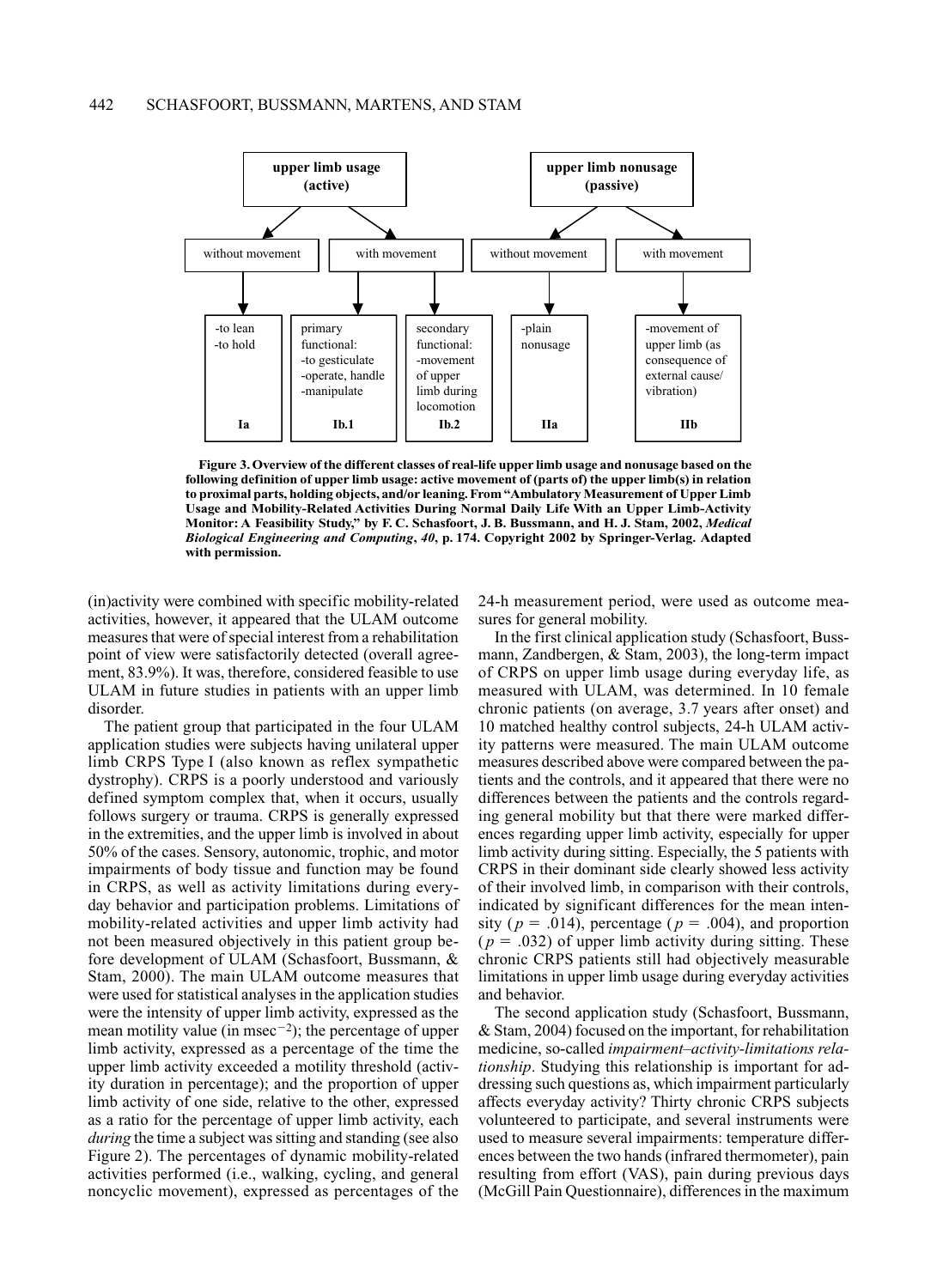active range of motion (AROM) of the wrist and fingers between the two hands (goniometer), volume differences between the two hands (volumeter fluid overflow), and differences in grip strength between the two upper limbs (hand-held dynamometer). It was found that the involved upper limb was clearly less active than the noninvolved side, as indicated by significantly lower intensity ( $p =$ .001 and  $p = .001$  and percentage ( $p = .008$  and  $p =$ .002) of upper limb activity during sitting and standing, respectively. These upper limb activity limitations were again more prominent when the dominant side was involved. As for the impairment-activity-limitations relationship, a linear regression analysis showed that the variability in upper limb outcome measures explained by the six impairments and by age ranged from 24% to 52%. Impaired active range of motion, grip strength, and, to a lesser extent, pain resulting from effort were the most important impairments explaining variance in everyday activity. The more impairments a subject had—and especially, motor impairments—the more objectively measured activity limitations were present.

Because ULAM clearly differs from commonly used techniques in research and clinical application with respect to several methodological and practical criteria, its place in the field of instruments measuring functioning and health was determined in the third application study (Schasfoort, Bussmann, & Stam, 2005). In a cross-sectional comparison study, 30 patients with chronic CRPS were measured with ULAM (24 h) and subsequently completed four questionnaires, including two generic questionnaires (SIP68 and RAND36) and two body-part-specific questionnaires (DASH and RASO). Spearman rank correlations were calculated between several outcome measures, and it appeared that 83% of the interquestion aire correlations were significant, whereas 46% of the correlations between ULAM and the questionnaires were significant. The relationships between ULAM and questionnaire outcome measures were generally nonsignificant or weak. However, the more characteristics ULAM had in common with other instruments, the stronger and more often significant were the relationships that were found. ULAM measures similar aspects of functioning only to a certain extent, and it measures, at least partly, different areas of functioning and health.

In the fourth application study (Schasfoort, Bussmann, Krijnen, & Stam, 2006), we explored upper limb activity over time, as objectively measured with ULAM, in 4 subjects with acute CRPS in one of the upper limbs. Four subjects were measured four times during their treatment. The upper limb activity time course, as measured with ULAM, was compared with the time course of other outcome measures for activity (limitations) and impairments. The main ULAM outcome measures were used (with the exception of the proportion of upper limb activity), as were three questionnaires for activity (limitations) (RASQ, DASH, and RAND36) and the six impairment outcome measures from the second application study. The results showed that objectively measured upper limb activity often improved;

improvements of  $> 5\%$  were found for the majority (63%) of ULAM outcome measures at final assessment. Thus, we were able to detect clear changes in upper limb activity over time, as measured with ULAM, and the relationships between the time courses of the ULAM outcome measures and the other outcome measures for activity limitations and impairments were explainable.

## **Advantages and Surplus Value of ULAM**

The objectively measured ULAM findings from the application studies were not always in concordance with subjective patient and clinician findings or opinions. The surplus value of a device such as ULAM, therefore, is that it enables one to study such discrepancies between objective and subjective findings, which are more regularly present than one often thinks. Second, there are no ceiling or floor effects that may hamper data interpretation, because ULAM measures what subjects actually do, whereas questionnaires, for example, measure functioning as perceived and recalled by subjects.

The ULAM configuration and its outcome measures also enable differentiation between the impact of dominant side involvement and that of nondominant side involvement on daily behavior in patient groups with upper limb disorders, a valuable topic that has not been investigated objectively in the home environment. In addition, ULAM can be used to compare activity limitations across patient groups with different upper limb disorders, because it is not a disease-specific instrument.

ULAM findings may also have added value for therapy choice, because the device allows objective determination of which treatment components have the highest potential to improve or maintain activity levels in patients with upper limb disorders. ULAM can also be used in research as one of the instruments in a set of instruments that differ with respect to measuring (aspects of) a subject's capacity or performance. This type of research would then contribute to the performance-versus-capacity discussion, which is a hot topic in behavioral research and, especially, in rehabilitation medicine. Finally, ULAM has the potential to validly assess upper limb activity over time in acute upper limb CRPS and can, therefore, be useful and valuable in longitudinal studies on the evaluation of (natural) recovery or to determine treatment effects in patient groups with upper limb disorders.

## Practical, Technical, and Methodological **Considerations**

In our opinion, the application studies in CRPS demonstrate that ULAM offers an alternative, relevant, and important insight into the impact a disorder may have on a subject's functioning and behavior. In general, subjects do not consider wearing ULAM to be uncomfortable. The technique of ambulatory accelerometry has many advantages, but of course, there also are some practical, technical, and methodological issues that need consideration. To make use of ULAM easier and more comfortable, the recorder size should be decreased, and making the sen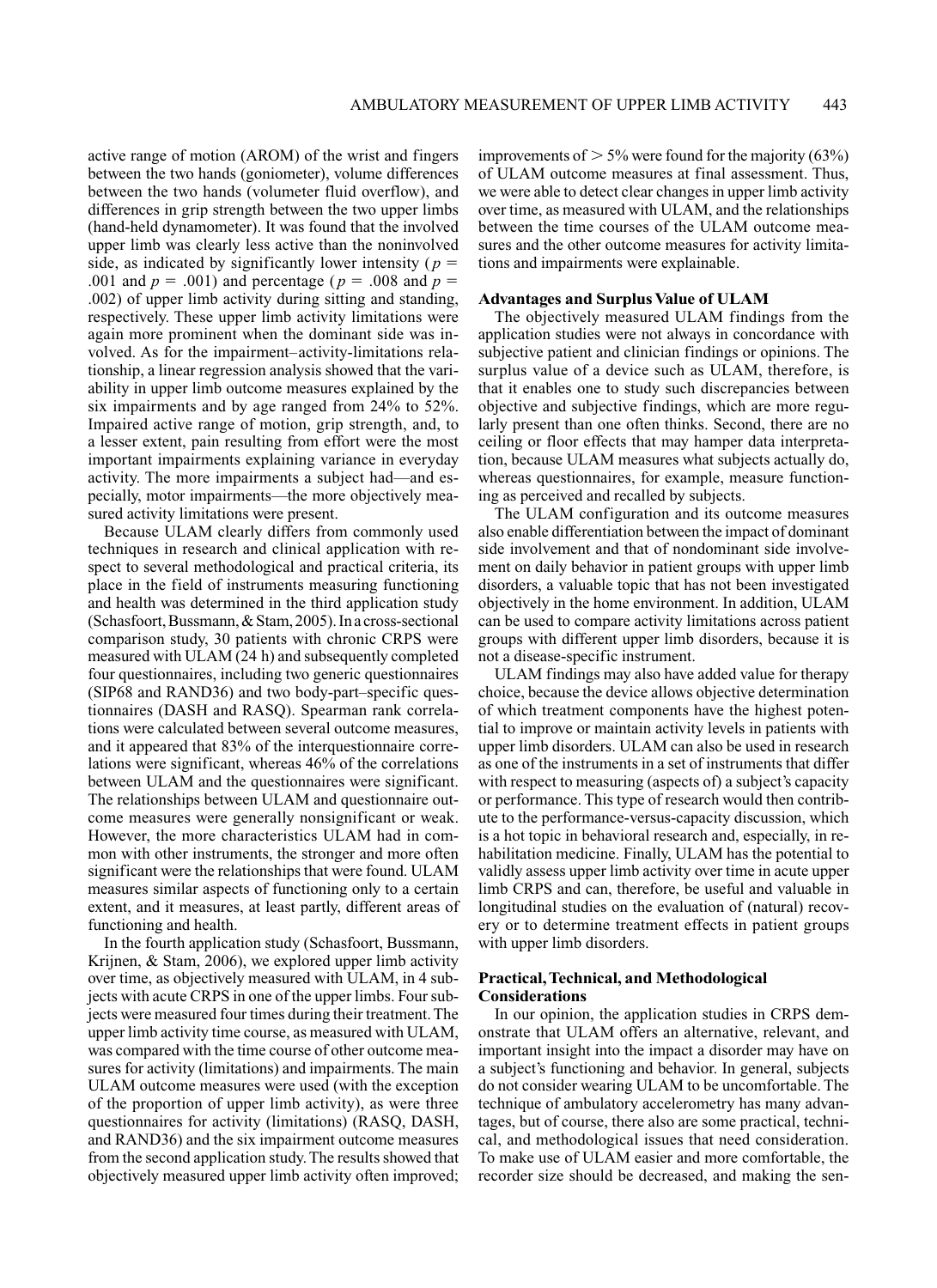sors wireless would be a great advantage. Some subjects disliked the "tourist look" of the waist bag, were unhappy with the fact that they can wash themselves only with a washcloth and sink during the measurement period, or had some objections to shaving off hair. For the future, the recorder and sensors should be more water resistant and, preferably, waterproof, which would allow extension of the measurement period. As for the sensor fixatives, there were hardly any problems with the current materials: most subjects considered them skin friendly. Only in cases of excessive sweating or an allergy to fixative materials or latex in the wires did we have to improvise. It also has to be noted that for subjects with pain in the upper  $limbs(s)$ , concessions sometimes have to be made with respect to proximal-distal sensor attachment. As for the signal analysis, the SPIL-routines-based software package is currently being transformed into a more universally applicable and user friendly software package based on a multi-time-base environment with XML databases. Just like all medical and behavioral research, research with ULAM is subject to medical ethics committee guidelines. The ULAM output is no more and no less than a specific set of outcome measures related to mobility-related activities and upper limb activity; such activities as washing the dishes and waiting in line at the supermarket will be both standing and (greater or smaller) upper limb activities.

Because ULAM is, in fact, an extension of AM, several technical limitations that have already been discussed with respect to AM (Bussmann et al., 2001) also apply to ULAM. The acceleration sensors that we currently use are nondrifting and robust. To minimize interference with normal everyday activity patterns, ULAM is fitted in the subjects' home environment; correct alignment of the sensors is important. In view of the technique used, it was logical that the holding of objects and leaning were the most difficult forms of upper limb usage to detect. That is why we made the assumption that in normal upper limb usage, leaning and holding, as well as primary functional manipulation, are usually preceded and followed by active upper limb movements that bring the upper limb into the right position to lean, hold, or manipulate. So, even though ULAM did not allow valid measurement of every aspect of upper limb usage, we thought that if the ULAM outcome measures were defined in such a way that upper limb *movement* or *activity* is measured, it would be allowed to make a statement on the degree of limitations of subjects with an upper limb disorder. It has to be noted, however, that making this assumption does not mean that we will not work on optimizing detection of the different forms of upper limb usage or mobility-related activities. Optimizing detection is especially important when ULAM is to be validated and applied in other patient categories with clinical and "behavioral" problems different from those of the CRPS population. Developing and validating a device such as ULAM clearly is an ongoing, innovative, and, for that reason, complex and time-consuming process. However, the concept of using ambulatory monitoring techniques to determine (limitations of) activity and

behavior is not new, and comparisons between different monitoring systems have already been provided (Bussmann et al., 2001; Mathie, Coster, Lovell, & Celler, 2004). To measure (limitations of) upper limb activity, several monitoring systems have been used both in populations with upper limb disorders and in groups of healthy subjects, from the perspectives of a variety of research fields (Bernmark & Wiktorin, 2002; Estill, MacDonald, Wenzl, & Petersen, 2000; Keil, Elbert, & Taub, 1999; Patterson et al., 1993; Renfrew et al., 1984; Renfrew, Pettigrew, & Rapoport, 1987; Taub, Uswatte, & Pidikiti, 1999; Uswatte et al., 2000; Uswatte et al., 2005; van Hilten et al., 1994; van Vugt, van Hilten, & Roos, 1996; Vega-Gonzalez & Granat, 2005). In our opinion, the main advantage of ULAM over these other systems is that it measures a combination of mobility-related activities and upper limb activity, plus the fact that both upper limbs are measured.

A methodological issue that also applies to measurements with ULAM is intrasubject variability of everyday activity, which refers to biological or natural differences in activity patterns of any given person between workdays or weekend days. Between-day variability of upper limb activity may depend on the type of population that is studied, may depend on whether a disorder is acute or chronic, and may differ depending on the outcome measures that are used. From the viewpoint of novelty and patient burden (*i.e.*, not bathing or showering), we chose to perform only 24-h weekday measurements with ULAM for the first application studies. In the near future, we will perform 48-h measurements in order to have some indication of between-day variability of upper limb activity. Also, obtaining *norm values* for healthy upper limb activity and studying between-day variability of upper limb activity in healthy subjects are very important for future clinical studies with ULAM. When performing a cross-sectional (comparison) study or longitudinal study with ULAM, external factors possibly influencing activity patterns and upper limb activity, such as time of the year/season or family/living situation, should always be considered, because these factors may have an impact on the validity of the results. These factors are similar to the factor of unrepresentativeness of the measurement period (Schasfoort et al., 2006), and all of these factors should be taken into account during time management and planning of studies, selection of control groups, and data analysis.

#### **Current and Future Research Projects**

Development of instruments such as ULAM is an ongoing process of extending possibilities and optimizing current properties. So far, ULAM has been validated and used in descriptive and explorative studies in upper limb CRPS. Currently, a randomized controlled trial is ongoing about the effects of treatment with nitric oxide in upper limb CRPS 1. ULAM is one of the main instruments for objectively assessing changes in arm–hand usage during daily life.

The "classic" AM was not capable of detecting wheelchair driving. In a validity study (Postma et al., 2005), the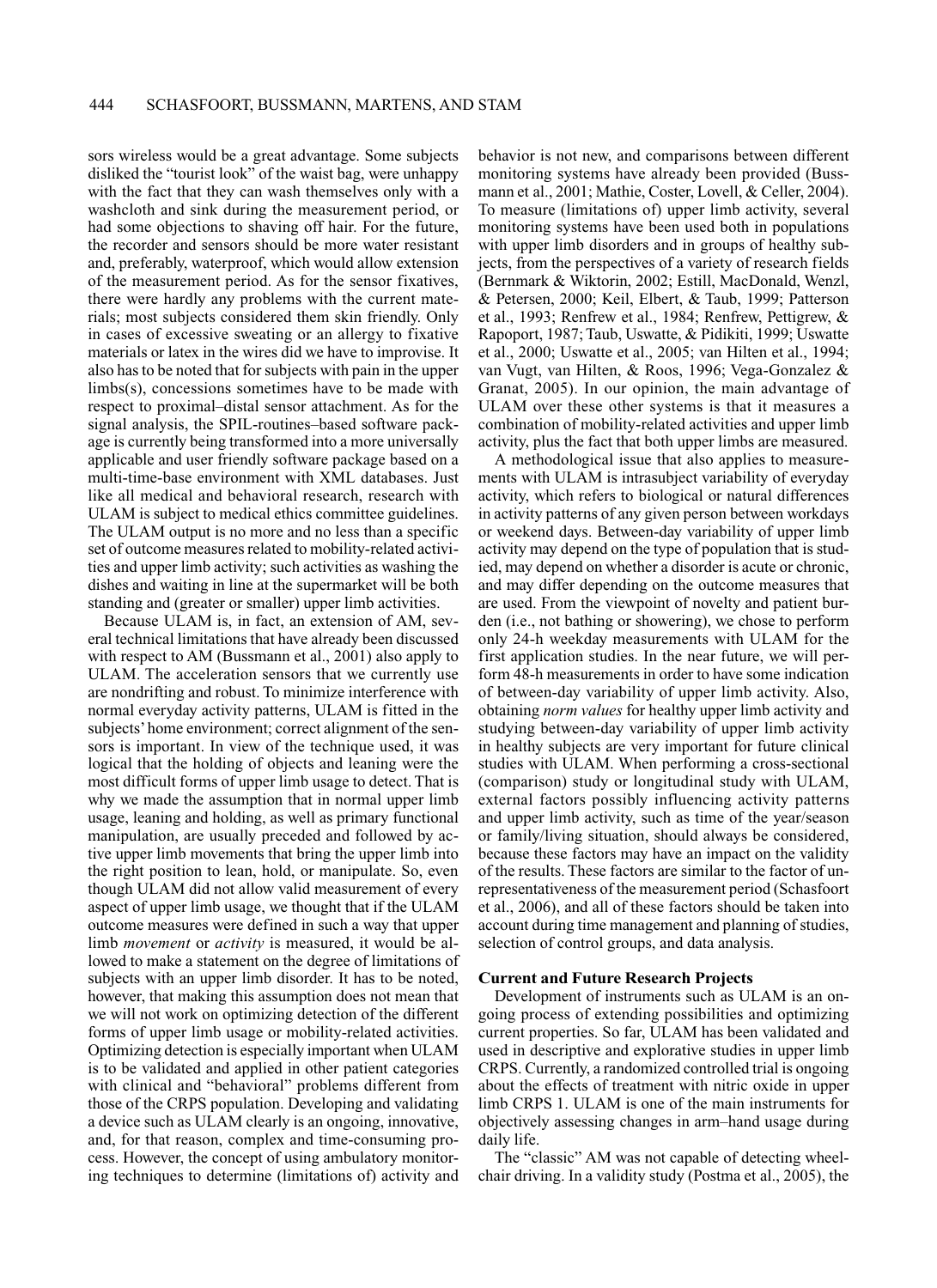combination of accelerometers at the thighs, trunk, and lower arms appeared to be valid for detecting different types of wheelchair driving, although the sensitive axis of the lower arm sensors had to be changed to the transversal direction. At present, this ULAM configuration is being used in a prospective cohort study of spinal cord injury patients in order to explore the recovery of physical activity during and after the rehabilitation period.

ULAM is also the basis for the development of two more specific upper limb monitors for stroke patients and subjects having repetitive strain injury (RSI). RSI is an umbrella term for multifactorial complaints and disorders of the arm, shoulder, and neck. Variability in body postures and motions (i.e., mobility-related activities) has been described to be a risk factor in the developing of RSI. Therefore, a specific RSI-ULAM configuration has been defined, consisting of acceleration sensors and EMG electrodes on the lower arms, hands, trunk, and leg. This configuration allows measurement at the work place and allows study of the relationship between RSI and variability in postures and motions. For the stroke patients, the ULAM configuration was extended with two electrogoniometers that continuously measured the elbow angle of both arms. Because the movement problems and patterns of stroke patients are different from those of CRPS patients, it was assumed that the ULAM configuration was not sensitive enough to measure the changes and differences accompanying stroke. The validity and sensitivity of this instrument are currently being studied.

The (UL)AM configurations are used mainly to detect mobility-related activities and upper limb activity, but signals can also be used to provide data on the *quality* (or patterns) of movement. This has been done for walking, is currently being done for the sit-to-stand transfer, and also will be done for the assessment of balance. The signals derived from the lower arms will also contain information on the way the arm was used. For example, in an explorative study, the feasibility of accelerometry for assessing smoothness of movement was examined, and accelerometry was shown to be able to measure smoothness. Further study needs to be done, however.

## Conclusion

ULAM has been proven to have added value for (clinical) application studies in rehabilitation medicine. Its possibilities are not limited to rehabilitation only, however; it also has the potential for a large number of other disciplines and research fields. It has to be noted that it is not the main message of this article to state that ambulatory accelerometry should be regarded as a new reference method or that measuring what a subject actually does during daily behavior is most important. The ULAM technique is a relevant and valuable addition to other techniques currently used in medical and behavioral research: If unobtrusive, objective, and valid measurement of upper limb activity and mobility-related activities during everyday behavior in a subject's personal environment is required, instruments such as ULAM (or AM) should be considered

#### **REFERENCES**

- BERNMARK, E., & WIKTORIN, C. (2002). A triaxial accelerometer for measuring arm movements. Applied Ergonomics, 33, 541-547.
- BUSSMANN, H. B., REUVEKAMP, P. J., VELTINK, P. H., MARTENS, W. L., & STAM, H. J. (1998). Validity and reliability of measurements obtained with an "activity monitor" in people with and without a transtibial amputation. Physical Therapy, 78, 989-998.
- BUSSMANN, J. B. J. (1998). Ambulatory monitoring of mobility-related activities in rehabilitation medicine. Rotterdam: Erasmus University Rotterdam
- BUSSMANN, J. B. J., MARTENS, W. L. J., TULEN, J. H. M., SCHASFOORT, F. C., VAN DEN BERG-EMONS, H. J. G., & STAM, H. J. (2001). Measuring daily behavior using ambulatory accelerometry: The Activity Monitor. Behavior Research Methods, Instruments, & Computers, 33 349-356
- BUSSMANN, J. B. [J.], TULEN, J. H., VAN HEREL, E. C., & STAM, H. J. (1998). Quantification of physical activities by means of ambulatory accelerometry: A validation study. Psychophysiology, 35, 488-496.
- BUSSMANN, J. B. [J.], VAN DE LAAR, Y. M., NEELEMAN, M. P., & STAM, H. J. (1998). Ambulatory accelerometry to quantify motor behaviour in patients after failed back surgery: a validation study. Pain, 74, 153-161.
- BUSSMANN, J. B. J., VELTINK, P. H., KOELMA, F., VAN LUMMEL, R. C., & STAM, H. J. (1995). Ambulatory monitoring of mobility-related activities: The initial phase of the development of an Activity Monitor. European Journal of Physical Medicine & Rehabilitation, 5, 2-7.
- ESTILL, C. F., MACDONALD, L. A., WENZL, T. B., & PETERSEN, M. R. (2000). Use of accelerometers as an ergonomic assessment method for arm acceleration: A large-scale field trial. Ergonomics, 43, 1430-1445.
- JAIN, A., MARTENS, W. L. J., MUTZ, G., WEISS, R. K., & STEPHAN, E. (1996). Towards a comprehensive technology for recording and analysis of multiple physiological parameters within their behavioral and environmental context. In J. Fahrenberg & M. Myrtek (Eds.), Ambulatory assessment: Computer-assisted psychological and psychophysiological methods in monitoring and field studies (pp. 215-236). Seattle: Hogrefe & Huber.
- KEIL, A., ELBERT, T., & TAUB, E. (1999). Relation of accelerometer and EMG recordings for the measurement of upper extremity movement. Journal of Psychophysiology, 13, 77-82.
- MATHIE, M. J., COSTER, A. C., LOVELL, N. H., & CELLER, B. G. (2004). Accelerometry: Providing an integrated, practical method for longterm, ambulatory monitoring of human movement. Physiological Measurement, 25, R1-20.
- PATTERSON, S. M., KRANTZ, D. S., MONTGOMERY, L. C., DEUSTER, P. A., HEDGES, S. M., & NEBEL, L. E. (1993). Automated physical activity monitoring: Validation and comparison with physiological and self-report measures. Psychophysiology, 30, 296-305.
- POSTMA, K., VAN DEN BERG-EMONS, H. J., BUSSMANN, J. B., SLUIS, T. A., BERGEN, M. P., & STAM, H. J. (2005). Validity of the detection of wheelchair propulsion as measured with an activity monitor in patients with spinal cord injury. Spinal Cord, 43, 550-557.
- RENFREW, J. W., MOORE, A. M., GRADY, C., ROBERTSON-TCHABO, E. A., CUTLER, N. R., RAPOPORT, S. I., ET AL. (1984). A method for measuring arm movements in man under ambulatory conditions. *Ergonom*ics, 27, 651-661.
- RENFREW, J. W., PETTIGREW, K. D., & RAPOPORT, S. I. (1987). Motor activity and sleep duration as a function of age in healthy men. Physiology & Behavior, 41, 627-634.
- SCHASFOORT, F. C., BUSSMANN, J. B. J., KRIJNEN, H. J., & STAM, H. J. (2006). Upper limb activity over time in complex regional pain syndrome type 1 as objectively measured with an upper limb-activity monitor: An explorative multiple case study. European Journal of Pain, 10, 31-39.
- SCHASFOORT, F. C., BUSSMANN, J. B. J., & STAM, H. J. (2000). Outcome